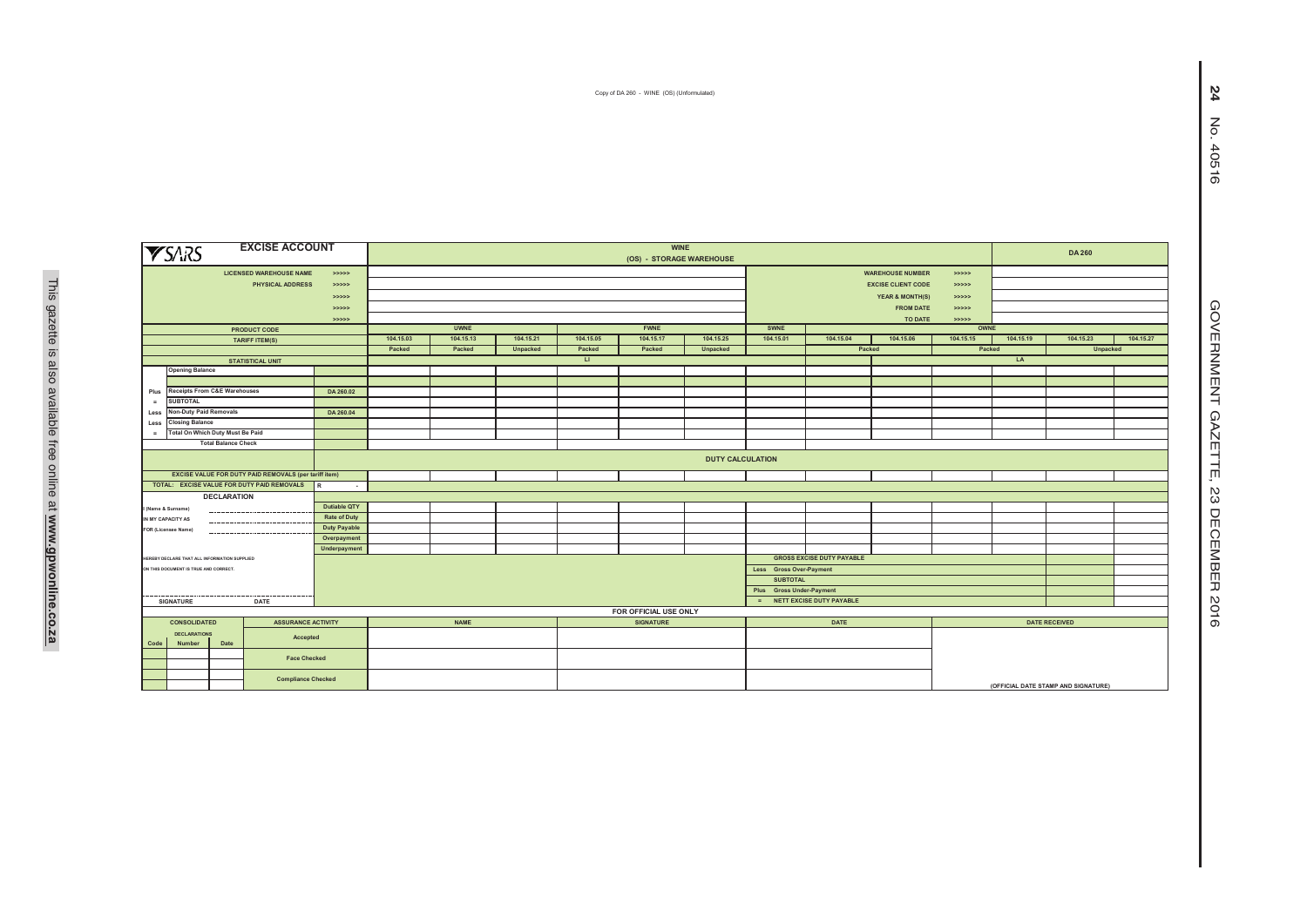|             | <b>EXCISE ACCOUNT SCHEDULE</b>                 |                        |           |             | DA 260.02 |              |             |           |             |           |                            |            |                    |           |           |  |  |
|-------------|------------------------------------------------|------------------------|-----------|-------------|-----------|--------------|-------------|-----------|-------------|-----------|----------------------------|------------|--------------------|-----------|-----------|--|--|
|             | <b>RECEIPTS FROM C&amp;E WAREHOUSES</b>        |                        |           |             |           |              |             |           |             |           |                            |            |                    |           |           |  |  |
|             | LICENSED WAREHOUSE NAME >>>>>                  |                        |           |             |           |              |             |           |             |           | <b>WAREHOUSE NUMBER</b>    | > >> > >   |                    |           |           |  |  |
|             |                                                | PHYSICAL ADDRESS >>>>> |           |             |           |              |             |           |             |           | <b>EXCISE CLIENT CODE</b>  | > >> > > > |                    |           |           |  |  |
|             |                                                | >>>>>                  |           |             |           |              |             |           |             |           | <b>YEAR &amp; MONTH(S)</b> | > >> > >   |                    |           |           |  |  |
|             |                                                | >>>>>                  |           |             |           |              |             |           |             |           | <b>FROM DATE</b>           | > >> > > > |                    |           |           |  |  |
|             |                                                | >>>>>                  |           |             |           |              |             |           |             |           | TO DATE                    | > >> > >   |                    |           |           |  |  |
|             | <b>PRODUCT CODE</b>                            |                        |           | <b>UWNE</b> |           |              | <b>FWNE</b> |           | <b>SWNE</b> |           |                            |            | OWNE               |           |           |  |  |
|             | <b>TARIFF ITEM(S)</b>                          |                        | 104.15.03 | 104.15.13   | 104.15.21 | 104.15.05    | 104.15.17   | 104.15.25 | 104.15.01   | 104.15.04 | 104.15.06                  | 104.15.15  | 104.15.19          | 104.15.23 | 104.15.27 |  |  |
|             |                                                |                        | Packed    | Packed      | Unpacked  | Packed       | Packed      | Unpacked  |             |           | Packed                     |            | Unpacked<br>Packed |           |           |  |  |
|             | <b>STATISTICAL UNIT</b>                        |                        |           |             |           | $\mathbf{H}$ |             |           |             |           |                            |            | LA                 |           |           |  |  |
|             | (Official Declarations / Commercial Documents) |                        |           |             |           |              |             |           |             |           |                            |            |                    |           |           |  |  |
| <b>TYPE</b> | <b>NUMBER</b>                                  | <b>DATE</b>            |           |             |           |              |             |           |             |           |                            |            |                    |           |           |  |  |
|             | BROUGHT FORWARD FROM PREVIOUS DA 260.02        |                        |           |             |           |              |             |           |             |           |                            |            |                    |           |           |  |  |
|             |                                                |                        |           |             |           |              |             |           |             |           |                            |            |                    |           |           |  |  |
|             |                                                |                        |           |             |           |              |             |           |             |           |                            |            |                    |           |           |  |  |
|             |                                                |                        |           |             |           |              |             |           |             |           |                            |            |                    |           |           |  |  |
|             |                                                |                        |           |             |           |              |             |           |             |           |                            |            |                    |           |           |  |  |
|             |                                                |                        |           |             |           |              |             |           |             |           |                            |            |                    |           |           |  |  |
|             |                                                |                        |           |             |           |              |             |           |             |           |                            |            |                    |           |           |  |  |
|             |                                                |                        |           |             |           |              |             |           |             |           |                            |            |                    |           |           |  |  |
|             |                                                |                        |           |             |           |              |             |           |             |           |                            |            |                    |           |           |  |  |
|             |                                                |                        |           |             |           |              |             |           |             |           |                            |            |                    |           |           |  |  |
|             |                                                |                        |           |             |           |              |             |           |             |           |                            |            |                    |           |           |  |  |
|             |                                                |                        |           |             |           |              |             |           |             |           |                            |            |                    |           |           |  |  |
|             |                                                |                        |           |             |           |              |             |           |             |           |                            |            |                    |           |           |  |  |
|             |                                                |                        |           |             |           |              |             |           |             |           |                            |            |                    |           |           |  |  |
|             |                                                |                        |           |             |           |              |             |           |             |           |                            |            |                    |           |           |  |  |
|             |                                                |                        |           |             |           |              |             |           |             |           |                            |            |                    |           |           |  |  |
|             |                                                |                        |           |             |           |              |             |           |             |           |                            |            |                    |           |           |  |  |
|             |                                                |                        |           |             |           |              |             |           |             |           |                            |            |                    |           |           |  |  |
|             |                                                |                        |           |             |           |              |             |           |             |           |                            |            |                    |           |           |  |  |
|             |                                                |                        |           |             |           |              |             |           |             |           |                            |            |                    |           |           |  |  |
|             | SUBTOTALS CARRIED FORWARD TO NEXT DA 260.02    |                        |           |             |           |              |             |           |             |           |                            |            |                    |           |           |  |  |
|             | <b>GRAND TOTALS CARRIED FORWARD TO DA 260</b>  |                        |           |             |           |              |             |           |             |           |                            |            |                    |           |           |  |  |

This gazette is also available free online at **www.gpwonline.co.za**

This gazette is also available free online at www.gpwonline.co.za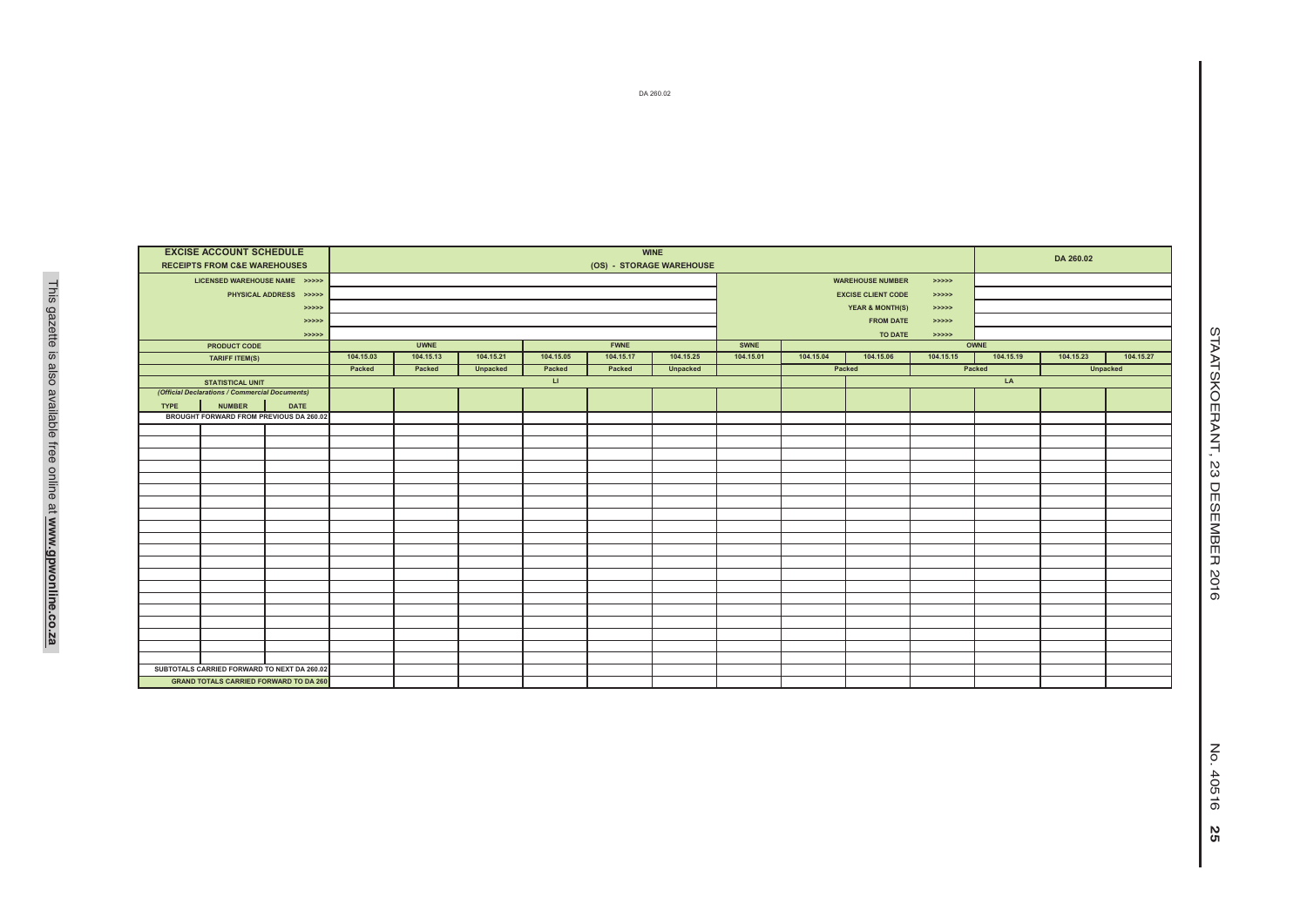| <b>EXCISE ACCOUNT SCHEDULE</b><br>SUMMARY OF NON-DUTY PAID REMOVALS |                         |                               |             |           |             | DA 260.04 |           |                          |           |             |           |                            |                |           |                 |           |  |
|---------------------------------------------------------------------|-------------------------|-------------------------------|-------------|-----------|-------------|-----------|-----------|--------------------------|-----------|-------------|-----------|----------------------------|----------------|-----------|-----------------|-----------|--|
|                                                                     |                         | LICENSED WAREHOUSE NAME >>>>> |             |           |             |           |           | (OS) - STORAGE WAREHOUSE |           |             |           | <b>WAREHOUSE NUMBER</b>    |                |           |                 |           |  |
|                                                                     |                         | PHYSICAL ADDRESS >>>>>        |             |           |             |           |           |                          |           |             |           | <b>EXCISE CLIENT CODE</b>  |                |           |                 |           |  |
|                                                                     |                         |                               | > >> > >    |           |             |           |           |                          |           |             |           | <b>YEAR &amp; MONTH(S)</b> | >>>>><br>>>>>> |           |                 |           |  |
|                                                                     |                         |                               | >>>>>       |           |             |           |           |                          |           |             |           | <b>FROM DATE</b>           | >>>>>          |           |                 |           |  |
|                                                                     |                         |                               | > >> > >    |           |             |           |           |                          |           |             |           | <b>TO DATE</b>             | >>>>>          |           |                 |           |  |
|                                                                     | <b>PRODUCT CODE</b>     |                               |             |           | <b>UWNE</b> |           |           | <b>FWNE</b>              |           | <b>SWNE</b> |           |                            |                | OWNE      |                 |           |  |
|                                                                     | <b>TARIFF ITEM(S)</b>   |                               |             | 104.15.03 | 104.15.13   | 104.15.21 | 104.15.05 | 104.15.17                | 104.15.25 | 104.15.01   | 104.15.04 | 104.15.06                  | 104.15.15      | 104.15.19 | 104.15.23       | 104.15.27 |  |
|                                                                     |                         |                               |             | Packed    | Packed      | Unpacked  | Packed    | Packed                   | Unpacked  |             |           | Packed                     |                | Packed    | <b>Unpacked</b> |           |  |
|                                                                     | <b>STATISTICAL UNIT</b> |                               |             |           |             |           | L1        |                          |           |             |           |                            |                | LA        |                 |           |  |
|                                                                     |                         | SUPPORTING DOCUMENT           |             |           |             |           |           |                          |           |             |           |                            |                |           |                 |           |  |
| <b>REBATED REMOVALS</b>                                             | <b>TYPE</b>             | <b>NUMBER</b>                 | <b>DATE</b> |           |             |           |           |                          |           |             |           |                            |                |           |                 |           |  |
| <b>SCHEDULE 6 REBATE ITEM</b>                                       |                         |                               |             |           |             |           |           |                          |           |             |           |                            |                |           |                 |           |  |
|                                                                     |                         |                               |             |           |             |           |           |                          |           |             |           |                            |                |           |                 |           |  |
|                                                                     |                         |                               |             |           |             |           |           |                          |           |             |           |                            |                |           |                 |           |  |
|                                                                     |                         |                               |             |           |             |           |           |                          |           |             |           |                            |                |           |                 |           |  |
|                                                                     |                         |                               |             |           |             |           |           |                          |           |             |           |                            |                |           |                 |           |  |
|                                                                     |                         |                               |             |           |             |           |           |                          |           |             |           |                            |                |           |                 |           |  |
|                                                                     |                         |                               |             |           |             |           |           |                          |           |             |           |                            |                |           |                 |           |  |
|                                                                     |                         |                               |             |           |             |           |           |                          |           |             |           |                            |                |           |                 |           |  |
|                                                                     |                         |                               |             |           |             |           |           |                          |           |             |           |                            |                |           |                 |           |  |
| <b>REMOVAL TYPE:</b>                                                |                         |                               |             |           |             |           |           |                          |           |             |           |                            |                |           |                 |           |  |
| <b>BONDED REMOVALS TO RSA WAREHOUSES</b>                            |                         |                               |             |           |             |           |           |                          |           |             |           |                            |                |           |                 |           |  |
| Product Removed To C&E Warehouses Within The RSA                    |                         |                               |             |           |             |           |           |                          |           |             |           |                            |                |           |                 |           |  |
| <b>REMOVAL TYPE:</b>                                                |                         |                               |             |           |             |           |           |                          |           |             |           |                            |                |           |                 |           |  |
| <b>BONDED REMOVALS TO BLNS WAREHOUSES</b>                           |                         |                               |             |           |             |           |           |                          |           |             |           |                            |                |           |                 |           |  |
| Product Removed To C&E Warehouses Within The BLNS                   |                         |                               |             |           |             |           |           |                          |           |             |           |                            |                |           |                 |           |  |
| <b>REMOVAL TYPE:</b>                                                |                         |                               |             |           |             |           |           |                          |           |             |           |                            |                |           |                 |           |  |
| <b>EXPORT REMOVALS</b>                                              |                         |                               |             |           |             |           |           |                          |           |             |           |                            |                |           |                 |           |  |
| Product Removed To Countries Outside The SACU                       |                         |                               |             |           |             |           |           |                          |           |             |           |                            |                |           |                 |           |  |
| <b>GRAND TOTALS CARRIED FORWARD TO DA 260</b>                       |                         |                               |             |           |             |           |           |                          |           |             |           |                            |                |           |                 |           |  |

**26** No. 40516

26 No. 40516